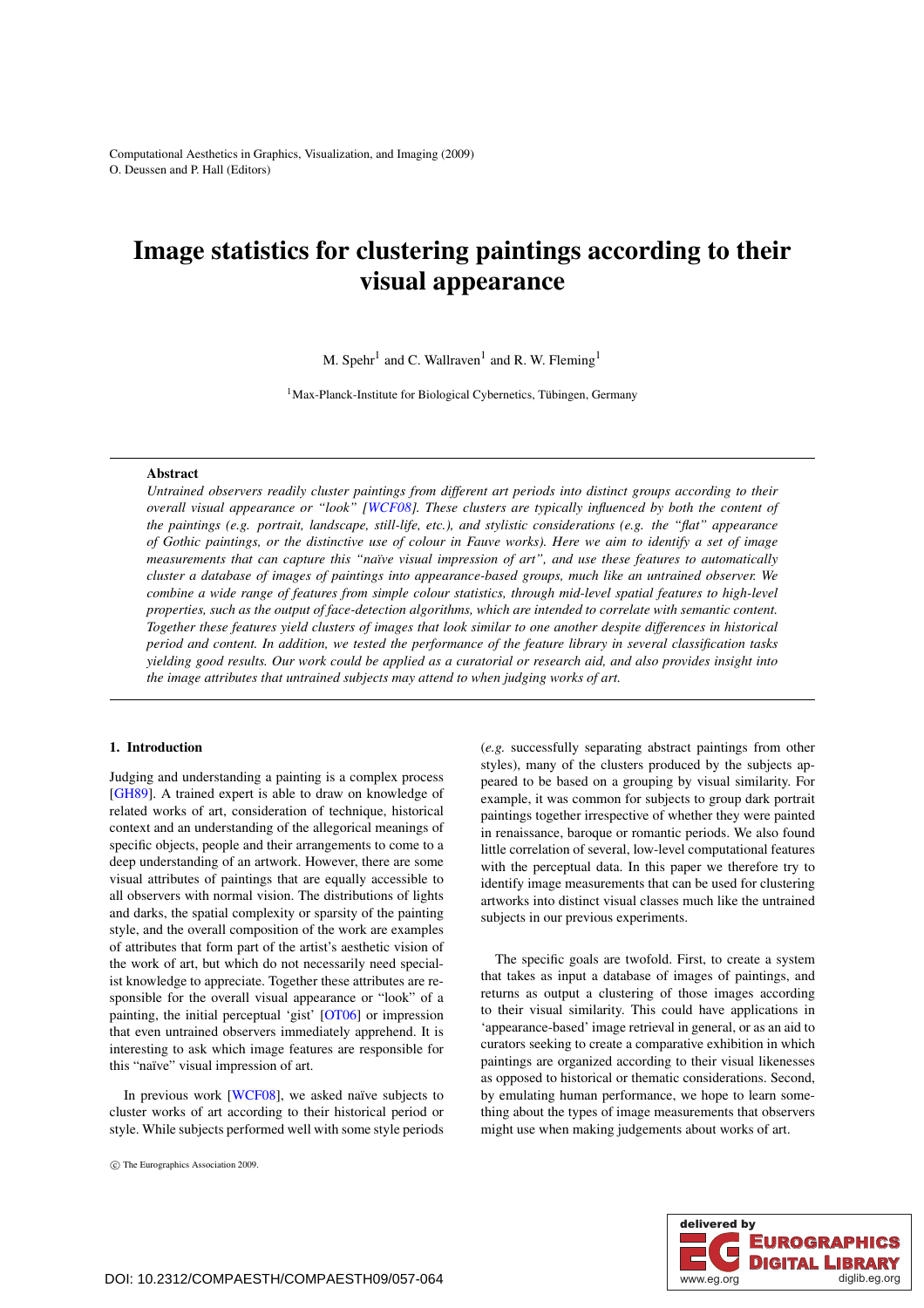The general approach we take is to start with a database of images that span a range of artistic styles. We take each image in the database and apply a barrage of image analysis methods intended to capture aspects of the work's colour properties, spatial scale properties, composition and content. The outputs of these analyses are represented in a compact feature vector or 'signature' for each image in the database. We then take these signatures as input to unsupervised clustering methods, to return a set of clusters derived from the similarity between image signatures.

The rest of the paper is organized as follows. In Section 2, we summarize the various image features used to create the image signatures. In Section 3, we describe how these signatures can be used to form groups of similar images using standard unsupervised clustering methods. In Section 4, we evaluate the system's classification performance both in unsupervised and supervised clustering tasks. In Section 5 we discuss the limitations of the method and speculate about potential improvements and future applications.

# 2. Feature Extraction

The visual appearance of a painting depends on many factors including the pigments available to the artist, brush technique, compositional considerations, and of course the *sujet* of the work. To capture such a wide range of attributes necessarily involves applying a wide range of features, each designed to measure a different aspect of the image. In this section, we organize the features we use by the kinds of attributes that they are meant to measure, with a general progression from simple, low-level image features to more complex features that are intended to capture aspects of composition and semantic content. However, as our implementation uses more than 200 features, not all are described in complete detail. Many of the features represent the overall distribution of a certain characteristic using summary statistics (mean, variance, skewness, kurtosis). Other features capture the spatial layout of a given attribute in a low-resolution map. These maps were reshaped to a square aspect ratio to ensure that all image signatures were the same length. Examples of some the features derived from one image are shown in Figure 1.

#### 2.1. Image Database and Pre-Processing

We developed and applied our method using the image database *10.000 Meisterwerke der Malerei* ("10,000 Masterpieces of Painting"), which is available as part of the Yorck project from: [http://wiki.directmedia.](http://wiki.directmedia.de/index.de/index.php/The_Yorck_Project) [de/index.de/index.php/The\\_Yorck\\_Project](http://wiki.directmedia.de/index.de/index.php/The_Yorck_Project).<br><sup>[†](#page-1-0)</sup>. This contains JPEG images of paintings from a wide range of historical periods, along with style labels that we used to evaluate the unsupervised clustering. From this database we selected 772 images from the following eight periods ranging from C11th to early C20th: *Gothic*, *Renaissance*, *Baroque*, *Classicism*, *Romanticism*, *Impressionism*, *Post-impressionism* and *Art Nouveau*. Each set contained 100 images, except for the *Art Nouveau* class, which contained 72. Prior to the extraction of the image features, the images were down-sampled so that the shorter dimension was 512 pixels.



Figure 1: *Example features from one image. a) lowresolution version of the image; b) entropy map; c) output of the Viola-Jones face detector; d) orientations of the segments in the image.*

#### 2.2. Colour Distributions

Colour usage is one of the most important characteristics of a painting. Artists select and combine colours to achieve particular effects: for example, using a narrow palette to achieve a hazy appearance in a landscape, or applying bold hues to drapery to draw attention to an important figure. We capture the distribution of colours using summary statistics (mean, variance, skewness, kurtosis and entropy) applied to each colour channel in RGB, HSV, Luv and Lab colour spaces. Although simple to compute, when applied to typical photographs, colour histogram features such as these are known

# 58

<span id="page-1-0"></span><sup>†</sup> Note that this is a different database from the one used in our previous experiments. This was due to requiring higher resolution

images, and the desire to exclude abstract paintings, which are often too trivial to distinguish from other works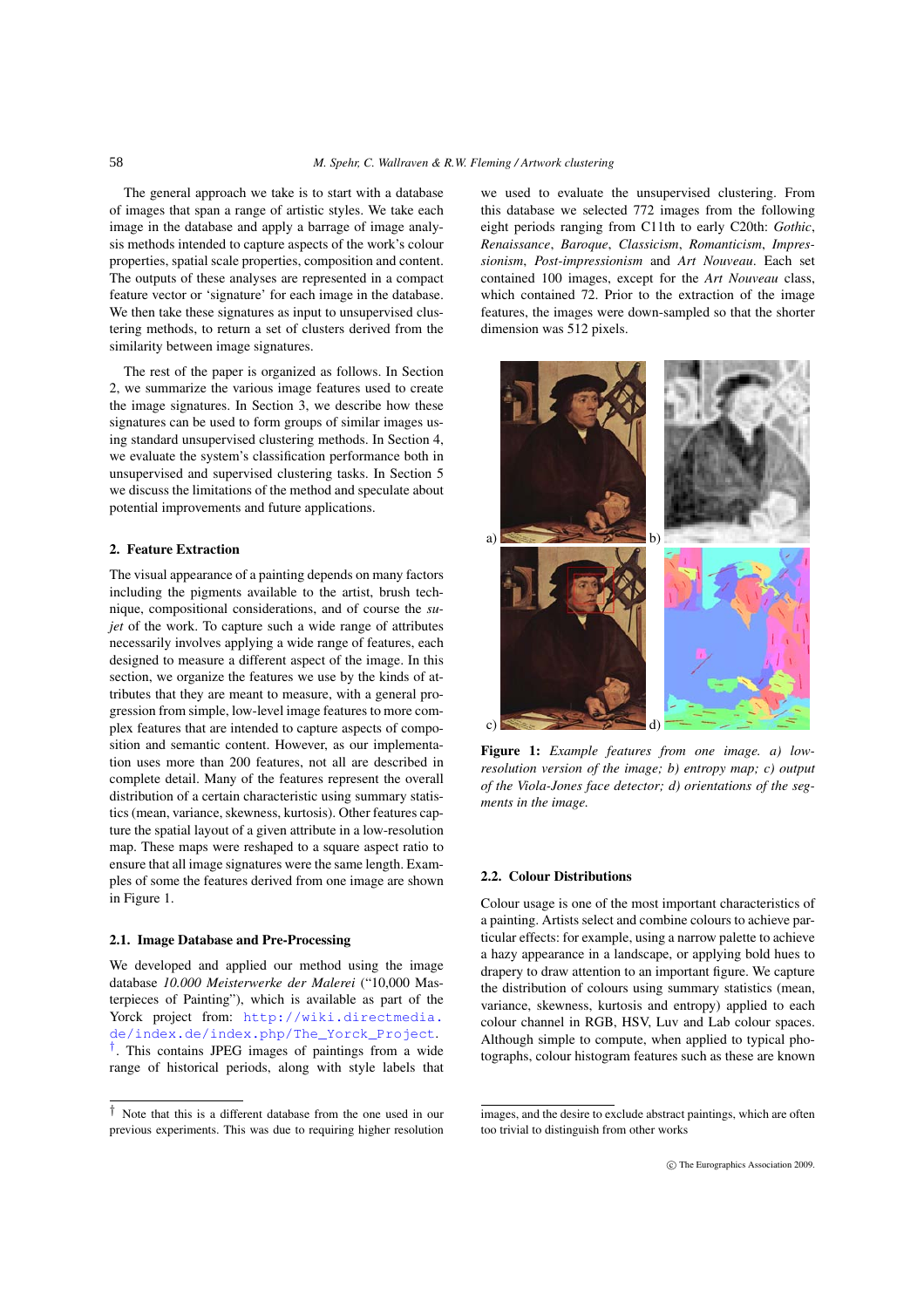to be quite powerful predictors of perceived image similarity [\[WCF08\]](#page-7-0) and are commonly used in content-based image retrieval [\[BPvdH07,](#page-7-3)[IGSb,](#page-7-4)[IGSa\]](#page-7-5). We therefore believed these would be useful features for clustering artworks too.

Additionally, to represent the dominant colours in the painting, we cluster the pixel values in Luv colourspace and retain the coordinates of the first 4 centres of mass. To capture the primary sources of variation in colour space for each image, we apply PCA to the RGB pixel values, and use the orientations of the 2nd and 3rd eigenvectors and the ratios of the first 3 eigenvalues. Together these features are intended to summarize the 'palette' of the work.

# 2.3. Textural Properties, Spatial Scale and Orientation **Structure**

Depending on the brush technique and the content of the image, different paintings tend to be dominated by features at different spatial scales. For example, a pointillist landscape is densely populated with small features, while a gothic painting often contains large near-homogeneous regions. To distinguish these types of paintings we need features that measure the 'textural' qualities of the image. Similarly, certain structures within the depicted scene tend to produce characteristic orientations in the painting. For example, a landscape with a pronounced horizon will contain more horizontal energy, while a painting of a church facade will tend to contain more vertical energy. To capture these properties of images, we used the following measures.

Entropy maps Entropy is a measure of how much unpredictable variation is present in a signal and has proven helpful in describing variations in artistic style in Van Gogh's paintings, for example [\[RFS08\]](#page-7-6). We computed the local pixel entropy across the image with a sliding window. The resulting entropy maps for each colour channel were downsampled to 25 x 25 pixels. We also computed summary statistics for each entropy map.

Structure tensor features Another useful measure of local image structure is the structure tensor [\[HBS92\]](#page-7-7). This operator effectively performs PCA on the local image gradients to yield an estimate of the dominant local orientation and contrast at each point in the image. We derived 3 quantities from the output of structure tensor:

- 1. *local orientation*: the orientation of the dominant eigenvector,
- 2. *local isotropy*: the ratio of eigenvalues and
- 3. *local gradient magnitude*: the mean of the eigenvalues.

For each of these quantities we included in the image signature a low-resolution spatial map of the feature and summary statistics for each colour channel.

c The Eurographics Association 2009.

Amplitude spectra We represented the global spatial frequency and orientation content of the images using features derived from the Fourier spectrum. The images were Hanning-windowed prior to application of the FFT. It is well known that for natural images, energy falls off approximately proportionally to  $1/f$  (see [\[GF07\]](#page-7-8) for an interesting application of this idea to art as well as [\[TMJ99\]](#page-7-9) for an analysis of Pollock's paintings). [\[vdSvH96\]](#page-7-10) have shown that differences in the fall-off between images can be captured by fitting a suitable function to orientation slices through the amplitude spectrum. In our case, this fit yields two parameters for each of 226 slices.

We also fit a second 7 parameter model that we have developed to represent the orientation content of natural image spectra. The model is based on Lamé curves (superellipses), and is designed to capture the fact that anistropic natural spectra typically have a small number of clearly dominant orientations. The parameters of the model allow us to represent the dominant orientations, how dominant they are and the fall-off as a function of spatial frequency.

We employed one other measure of the variations in amplitude spectra between images, which was based on a PCA decomposition of the spectra of all images in the database. For each image we stored the first ten coefficients of the projection of the spectrum onto the decorrelated basis set. This is a particularly compact representation of how a given image deviates from the mean spectrum.

#### 2.4. Segmentation and Composition

Textural statistics of the variety just described are good for capturing the 'granularity' of images, but they are blind to the larger scale organization of images. Both the natural world and paintings are typically arranged into discrete units that are organized by natural and aesthetic forces into meaningful shapes and configurations. In order to summarize the mid-level structural and compositional statistics of the paintings in our dataset we applied a number of features derived from segmentation algorithms. We obtained similar results with two standard segmentation methods: *k-means clustering* [\[Bis06\]](#page-7-11), and *normalized cuts* [\[SM97\]](#page-7-12).

Number and sizes of segments One simple summary of the structure of the images can be derived from the number of segments and the distribution of their sizes. For example, a landscape scene with a large open sky will produce fewer and larger segments on average than a crowded battle-scene. We therefore measure the following properties related to the size and number of segments returned by the segmentation algorithms:

- 1. Summary statistics of the distribution of segment sizes
- 2. low-resolution map of spatial distribution of segment sizes
- 3. low-resolution map of spatial distribution of number of segments per area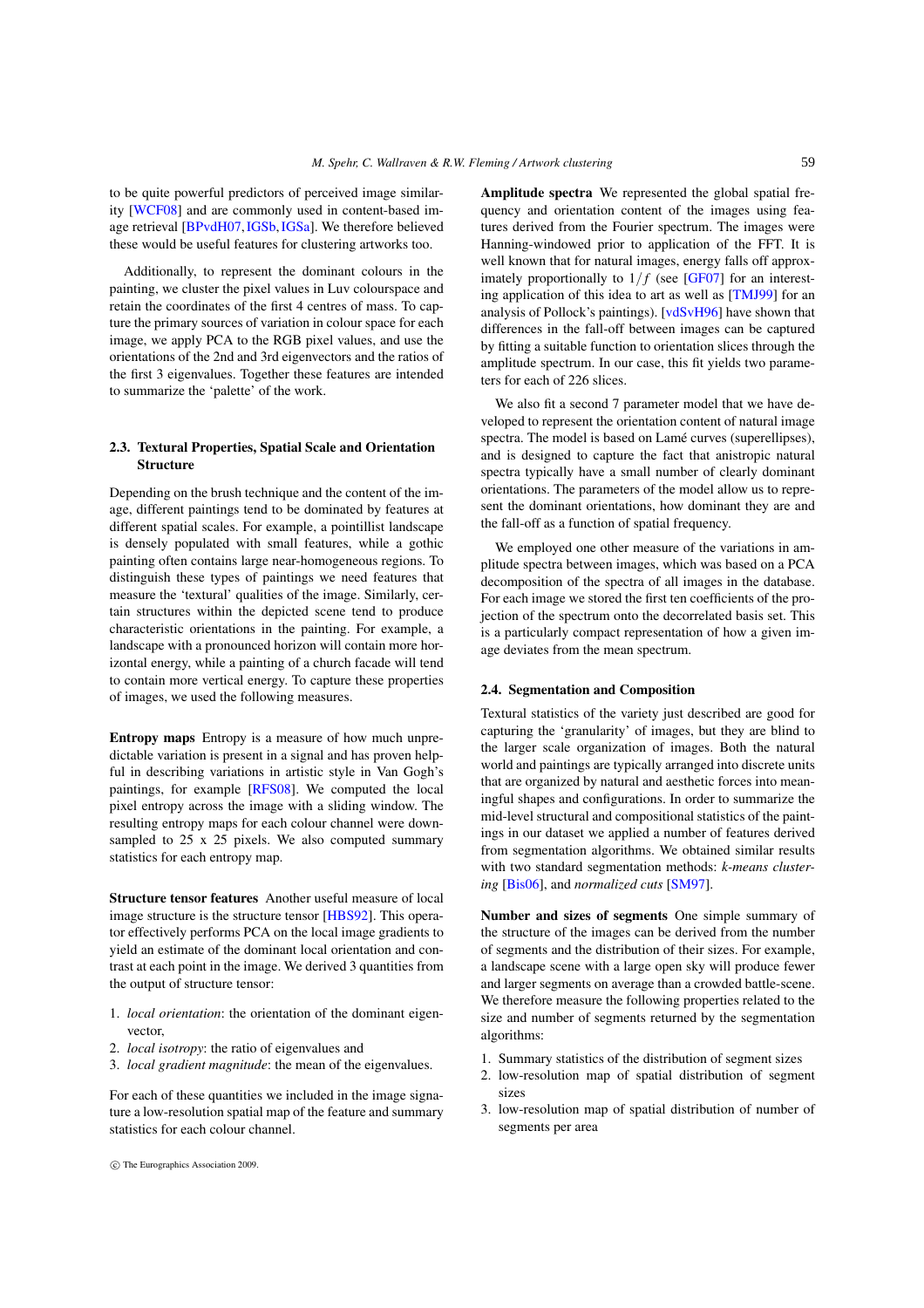Segment shapes In addition to the number of segments and their spatial arrangement, we also require a method for representing their characteristic shapes. We applied several different methods for representing the shape properties of the extracted image segments:

- 1. *Fourier shape descriptors* For each segment, we compute the Fourier spectrum of the boundary coordinates, to capture the scales present in the segment's outline. We summarize this with the mean amplitude and phase spectrum across all segment shapes in the image
- 2. the *compactness* of the segments is defined by the difference in the length of its perimeter from a circle that encloses the same area. We stored summary statistics computed from the compactness of all segments in the image
- 3. the *principal axis* of the segment is a representation of the orientation and elongation of each segment, which is computed by applying PCA to the coordinates of the perimeter. We stored summary statistics of the principal orientation and elongation across all segments in the image, as well as a low-resolution map of the spatial distribution segment orientations

Extended edges The presence of extended edges in images can also be highly diagnostic. We therefore applied a standard connected components algorithm to the gradient fields that are produces in the pre-processing stages of the segmentation algorithms. The lengths and orientations of the edges that survived the connected-components pruning were stored in a low-resolution map.

# 2.5. Semantic Content

Human vision is exquisitely adapted to recognizing objects and scenes. It is well known that with even extremely brief presentation, we are able to recall subsequently whether we have seen a particular scene before, or detect the presence of a particular object class (*e.g.* animals) [\[TFM96\]](#page-7-13). We therefore need some measures that correlate with aspects of the semantic content of the image. Note, however, that we do not need to be able to label the precise contents of the image, but rather to measure *similarity* in content between pairs of images. We used the following set of measures.

Template Matching and Aspect Ratio Due to compositional constraints, in many cases, images of similar scenes correlate on a pixelwise basis. For example, portraits tend to have a bright central face with a dark surround, while landscapes tend to have a bright sky above a darker ground. This means that the raw image data itself can be a useful predictor of similarities in semantic content. Accordingly, we included a reshaped, low-resolution (25 x 25 pixel) version of the image as one of our features.

Another very simple feature that correlates to some degree with content is the aspect ratio of the image. Indeed, in common parlance, vertically oriented images are called 'portrait' format, while horizontal images are called 'landscape' format. This is only a very coarse classification, of course, as still-lives and group scenes are also usually painted in landscape format, and some styles (particularly Art Nouveau) favoured extreme aspect ratios. Nevertheless, we found the ratio of the horizontal to vertical edge length to be a useful feature for grouping images by visual similarity.

Scene Gist A more detailed scene classification scheme is the 'gist' operator [\[TMFR03\]](#page-7-14), which represents the spatial variations in the spatial frequency and orientation content. Torralba and colleagues have shown that this is remarkably effective at distinguishing between different common classes of scene (such as beach scenes versus street scenes). We applied this operator to our dataset.

Face Detection Given the importance of human figures in Western art, another useful source of information about the content of an image is the number, sizes and locations of faces within the painting. Still-lives and open landscapes contain no faces, standard portraits contain usually exactly one face that fills the middle third of the image, while group portraits usually contain several smaller faces. To capture this, we applied the Viola-Jones face detector [\[VJ04\]](#page-7-15) to the image, and stored the number of faces found along with a low-resolution map to capture their location and sizes. When applied to paintings, the face detector does not work as well as when applied to photographs. Nevertheless, the feature values were a useful additional indicator of probable scene content.

# 3. Clustering

Taken together, the features described in the previous section form a 'signature' (feature vector) for describing the appearance of each image. This effectively embeds the dataset in a high-dimensional space (although lower than the original image space). The goal is to take this abstract summary of the visual appearance of the images, and cluster the images based on their similarities, i.e., their proximity in this feature space. To do this, we measure the differences between images in this feature space using the Euclidean norm. From these distances, we can define a similarity matrix by transforming the Euclidean distances with a Gaussian kernel function. To achieve equal weighting of all features, distances were normalized by the maximum distance for each single feature. We use the resulting similarity matrix as input to standard unsupervised clustering methods. An example similarity matrix for one feature (*entropy map*) is shown in figure [2.](#page-4-0)

Spectral Clustering Having defined the image features and a way to measure similarities one can now look into the discrimination powers that lie within each candidate feature. To get a first impression of what a particular feature is good at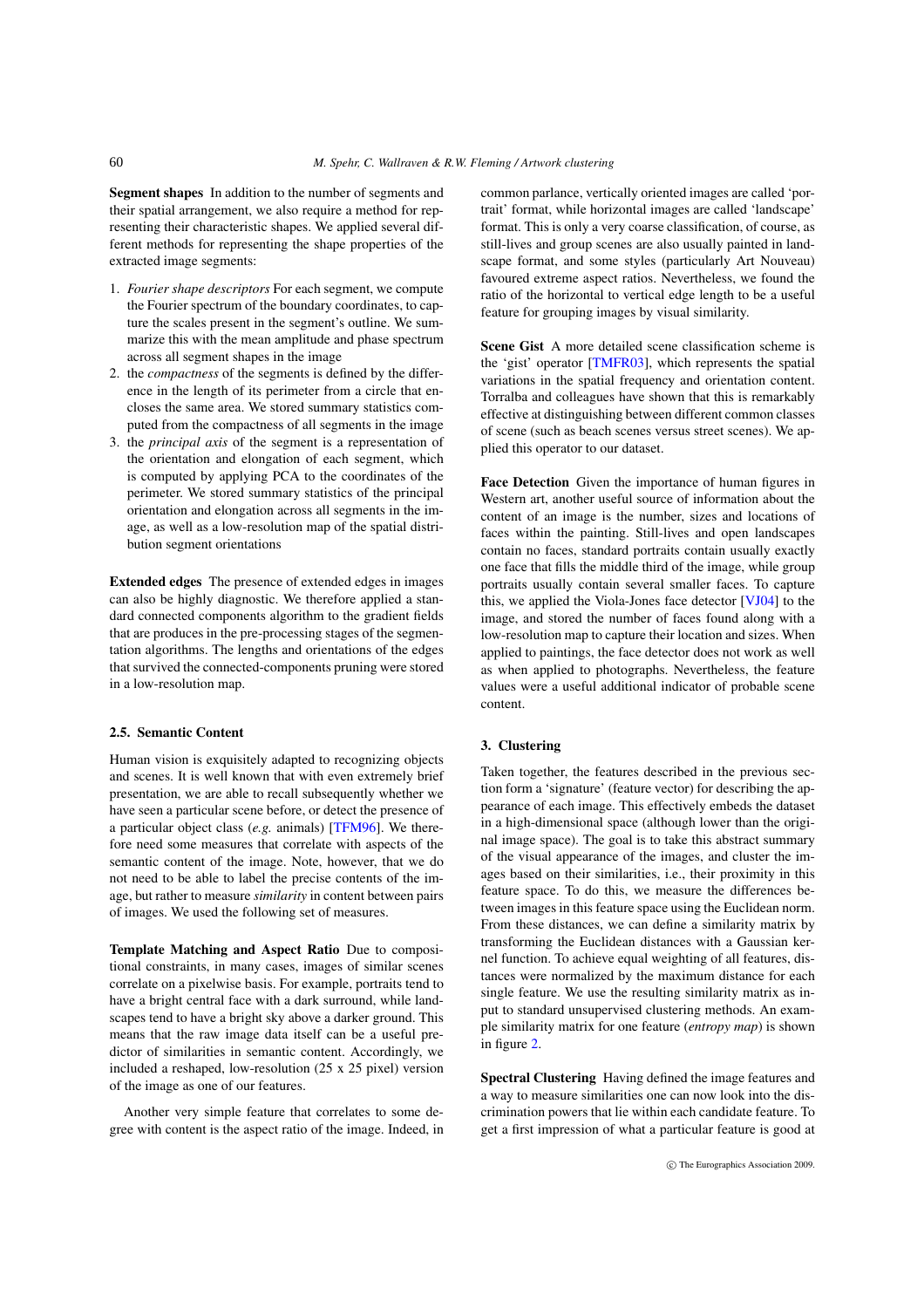<span id="page-4-1"></span>

Figure 3: *Example images from the extremes of two features, as revealed by spectral clustering. Top: distribution of straight lines. Note the gothic images with prominent extended edges. Bottom: spatial entropy map. The portraits all contain a large central entropy maximum.*



<span id="page-4-0"></span>Figure 2: *Example similarity matrix for the entropy map feature. The matrix contains one row and one column for each image in the dataset, and they are ordered by the style labels arranged chronologically. Blue values have low similarity, red have high similarity. Early and late paintings are most similar in terms of their spatial entropy distributions.*

measuring, one typically wants a bipartitioning of the whole dataset that places the extremes—defined by each feature at opposite ends of each partition. Spectral clustering [\[Bis06\]](#page-7-11) provides a straightforward way for achieving this based on a similarity matrix. Examples images from the extremes of two features are shown in figure [3.](#page-4-1)

Kernel PCA and K-means Although the separation of the data-set along single features is promising, no single feature from our feature-set can capture all of the 'visual similarity' of two images. Therefore we need to combine features to achieve a global clustering that takes into account all the measured attributes of an image. The dimensionality of the feature-space is high and many of the features correlate to some extent with one another. Taking the similarity matrices as input, the kernel PCA algorithm [\[Bis06\]](#page-7-11) produces new representations for the images in a decorrelated feature space. To reduce the dimensionality, the first 8 novel dimensions were taken into account (8 being the number of *style* labels in the dataset). The result of this procedure is a point cloud in 8 dimensional space that represents the whole image dataset. We then use *K-means* clustering to infer structure from it and obtain the output groups according to the new properties.

Example results are shown in the collages in figure [4](#page-5-0) for three out of the 8 clusters. Despite differences in both the style and content between images within a cluster, the images share a certain visual 'look': pastel-shaded, pastural images; dark portraits; and flat, geometrical church paintings can be grouped together automatically with the features we have presented here. The remaining five clusters ranged in quality: some overlapped clearly with these clusters (*e.g.* another cluster also contained many dark portraits), although others were more heterogeneous such that it is difficult to verbalize what the images have in common. We observed that this grouping is far better in coherence than the ones created by the simple, low-level measures in [\[WCF08\]](#page-7-0) which were much more heterogeneous.

#### 4. Relationship to Style labels

Having clustered the images using features intended to capture the overall 'look' of the painting, it is interesting to ask how this relates to the stylistic period in which the work was painted. On the one hand, conventions related to the intended appearance of the work are one of the defining characteristics of a given period (*e.g.* visible brushstrokes in impressionist paintings), so we might expect a strong correlation. On the other hand, certain qualities are universal (e.g. portraits against a dark background), so we might expect the clustering to cut across style boundaries. Using the clusters obtained in the previous section together with the 'ground truth' labels of the art periods in the database, we can there-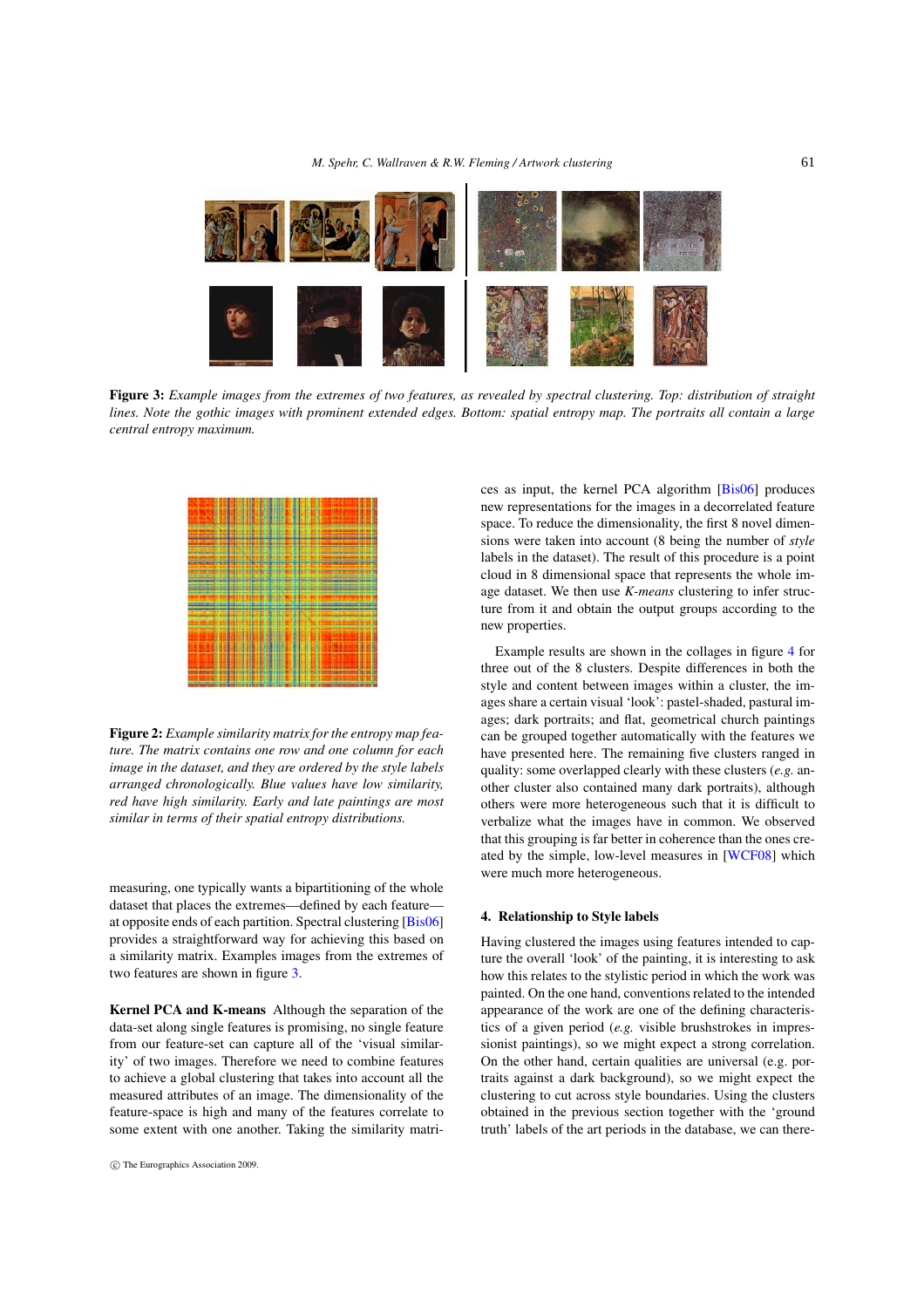





Figure 4: *Collages showing the images in three of the eight clusters.*

<span id="page-5-0"></span>fore evaluate how well *unsupervised* methods correspond to historical art periods. Complementing this, we can also ask how *supervised* methods would perform: since we have the class labels and feature vectors for each painting, we can directly train classifiers on a subset of the database to discriminate between different art periods.

# 4.1. K-means cluster evaluation

In table [1,](#page-6-0) we show the discrimination ability of the clusters regarding the original *style* labels. Specifically, we report the frequency of images of a specific *style* within each cluster.

In general the clusters cut across styles rather than rigidly adhering to them with the exception of Cluster 8 which almost exclusively contains Gothic paintings. Reading the table column-wise we observe that a large percentage of Art Nouveau is concentrated in Cluster 6 (which also contains Gothic) images. These results make sense as the *content* varies greatly within a style, and we know from our previous experiments that this also plays a major role in the 'appearance' of a work [\[WCF08\]](#page-7-0). In future work, it would be interesting to use a dataset that also has ground-truth labels for content classes to look into content-based clustering for which our features might be better suited.

# 4.2. SVM classification

After having performed *unsupervised* classification, we also trained a support vector machine based on the "style" ground truth labels.

Feature selection For the classification, we first needed to find good feature vectors in our collection of features which were able to *discriminate* between classes. In order to do this, a class contrast function *CC* was introduced:

| $K_i$           | Similarity/Kernel matrix for feature(-combination) i    |
|-----------------|---------------------------------------------------------|
| S               | Samples                                                 |
| $S_A$           | Samples class A                                         |
| $S_R$           | Samples class $B$                                       |
| $K_i(S_A, S_B)$ | $\sum_{s_a \in S_A} \sum_{s_b \in S_B} sim_i(s_a, s_b)$ |

$$
\frac{K_i(S_A, S_B)}{|S_A| \cdot |S_B|}
$$

$$
CC(A,B) = \frac{0.5 \cdot \left(\overline{K_i(S_A, S_A)} + \overline{K_i(S_B, S_B)}\right) - \overline{K_i(S_A, S_B)}}{\overline{K_i}}
$$
(1)

*CC* determines how well feature *i* separates classes *A* and *B* from each other. The best results of *CC* across all features are given in table [2.](#page-6-1) The features that provide the highlighted contrast values are almost exclusively provided by the statistical colour descriptor testifying to the importance of colour in separating different categories of art. We can also observe that the Renaissance, Baroque, and Impressionist periods all have rather low values across the board indicating that the discriminative power of our features is not good enough to really separate them.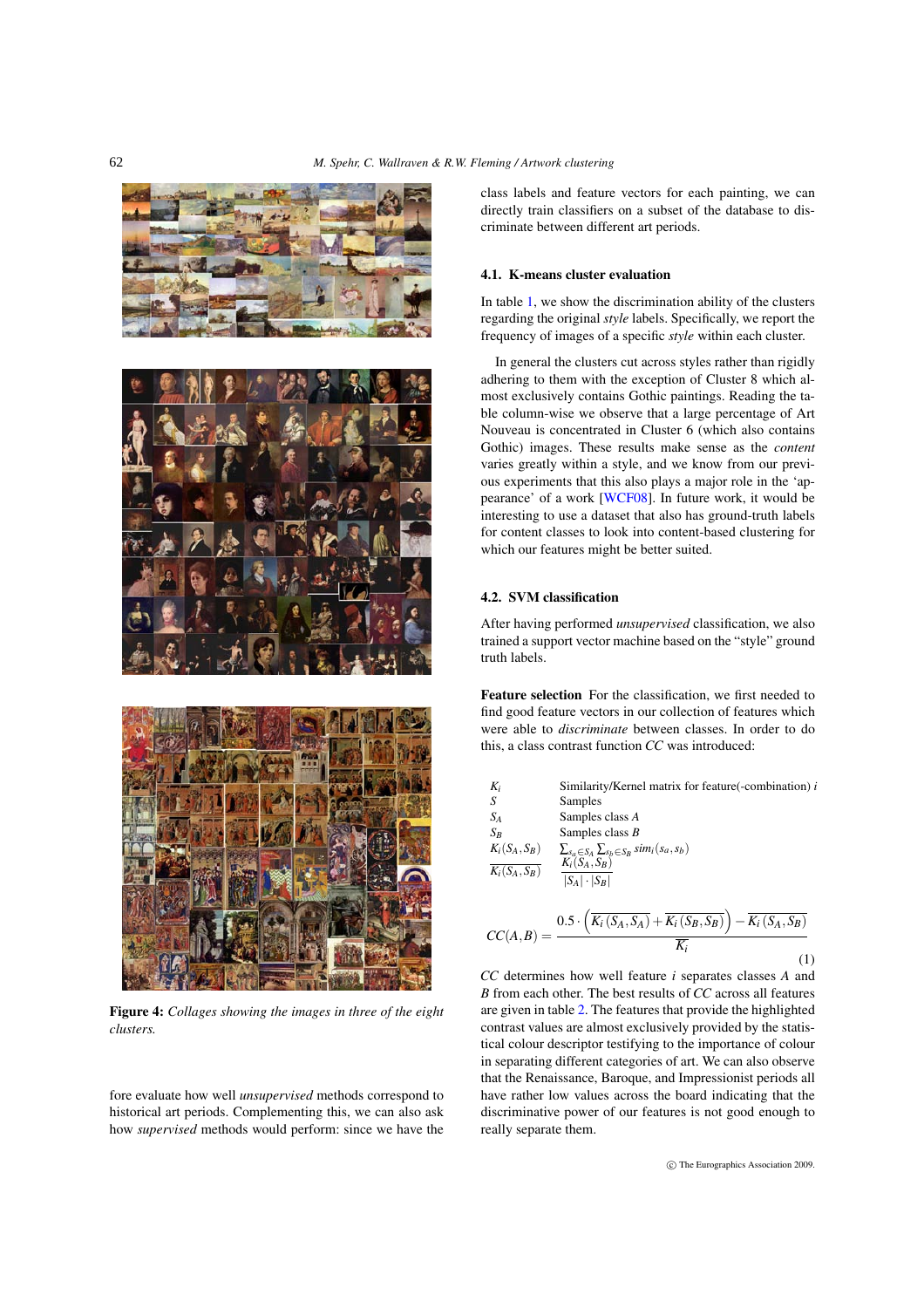|           | Gothic | Renaissance | Baroque | Romanticism | Classicism | Impressionism | Postimpressionism | <b>Art Nouveau</b> |
|-----------|--------|-------------|---------|-------------|------------|---------------|-------------------|--------------------|
| Cluster 1 |        |             | 13      | 32          |            | 25            |                   |                    |
| Cluster 2 |        |             |         | 26          | 25         |               |                   |                    |
| Cluster 3 | 14     |             |         |             |            | 23            | 39                |                    |
| Cluster 4 | 20     | 20          |         |             | 28         |               |                   |                    |
| Cluster 5 |        | 21          |         |             |            | 30            | ıь                |                    |
| Cluster 6 | 16     |             |         |             |            |               |                   | 34                 |
| Cluster 7 | 16     | 31          | 31      | 12          | 14         |               |                   |                    |
| Cluster 8 |        |             |         |             |            |               |                   |                    |

<span id="page-6-0"></span>Table 1: *Table showing how many images in each of the 8 clusters fall into one of the 8 style labels. Numbers in bold indicate strong contributions of the particular cluster.*

<span id="page-6-1"></span>

|             | Gothic | Renais. | Baroque  | Classicism | Romanticism | Impr.    | Postimpr. | Art N.   |
|-------------|--------|---------|----------|------------|-------------|----------|-----------|----------|
| Gothic      | 0      | 0.2983  | 0.4322   | 0.6347     | 0.5161      | 0.2916   | 0.4622    | 0.5577   |
| Renais.     | 0.2983 |         | 0.1128   | 0.1996     | 0.2196      | 0.2910   | 0.4303    | 0.2857   |
| Baroque     | 0.4322 | 0.1128  | $\Omega$ | 0.1191     | 0.1529      | 0.3557   | 0.4559    | 0.2597   |
| Classicism  | 0.6347 | 0.1996  | 0.1191   |            | 0.1137      | 0.3233   | 0.4948    | 0.2749   |
| Romanticism | 0.5161 | 0.2196  | 0.1529   | 0.1137     | 0           | 0.1793   | 0.5308    | 0.2404   |
| Impr.       | 0.2916 | 0.2910  | 0.3557   | 0.3233     | 0.1793      | $\Omega$ | 0.2436    | 0.2870   |
| Postimpr.   | 0.4622 | 0.4303  | 0.4559   | 0.4948     | 0.5308      | 0.2436   | $\Omega$  | 0.5936   |
| Art N.      | 0.5577 | 0.2857  | 0.2597   | 0.2749     | 0.2404      | 0.2870   | 0.5936    | $\Omega$ |

Table 2: *Class-contrast function CC showing the best values across all features. Numbers in bold indicate strong contrasts which should lead to good discrimination performance.*

Classification performance On the basis of this function for each class combination, the single best feature was determined and a new similarity (kernel) matrix *K* was created using a linear combination of all similarity matrices. In this study, equal weights were used so that an average kernel matrix *K* of the best individual features was created. For future work, variable weights could be introduced to enhance classification performance. We used 550 of our images as training examples and tested on 222. As SVMs are inherently designed for a two-class classification problem, we trained several SVMs on different bipartitions of the dataset in order to perform a multi-class classification. The winning class was then selected by a group vote of all SVMs.

Chance performance of the combined SVMs for 8 classes is  $\frac{1}{8}$ . The best performance that was achieved after training was 0.45 meaning almost half of the test images were well classified and the other part misclassified. This pattern, however, is critically dependent on the art period in question: as table [3](#page-7-16) shows, the Gothic period, for example, is classified very well, followed by Classicism and Postimpressionism, whereas performance is rather weak (although above chance) for the Baroque, and Romanticism periods.

Figure [5](#page-6-2) shows the confusion matrix for the classification results as a color-coded representation. Baroque images are often identified as Classicism and Romanticism, Gothic as Renaissance, Romanticism as Classicism and Impressionism as Romanticism. It is interesting to note that the performance with which different periods are discriminated using our features is related to their historical proximity as well as their intuitive visual similarities. Note also, that the SVM classification cannot be fully predicted from table [2](#page-6-1) alone: we found high values of *CC* within the Art Nouveau period, for ex-



<span id="page-6-2"></span>Figure 5: *Ratio of false positives - (Row-)Class A is falsely classified as (Column-)Class B. The axes follow the historical progression from Gothic to Art Nouveau from top to bottom, and left to right, respectively.*

ample, even though the final classification performance was rather weak. Overall, however, our results are very encouraging given the difficult nature of the classification task.

#### 5. Conclusion

We have presented a method for automatically clustering images according to the overall visual appearance or "look", much as untrained observers do. Because the appearance of paintings is complex and spans many aspects ranging from colour content to semantics, we argued for using a large number of features, each of which is insufficient to capture appearance on its own, but which when taken together can